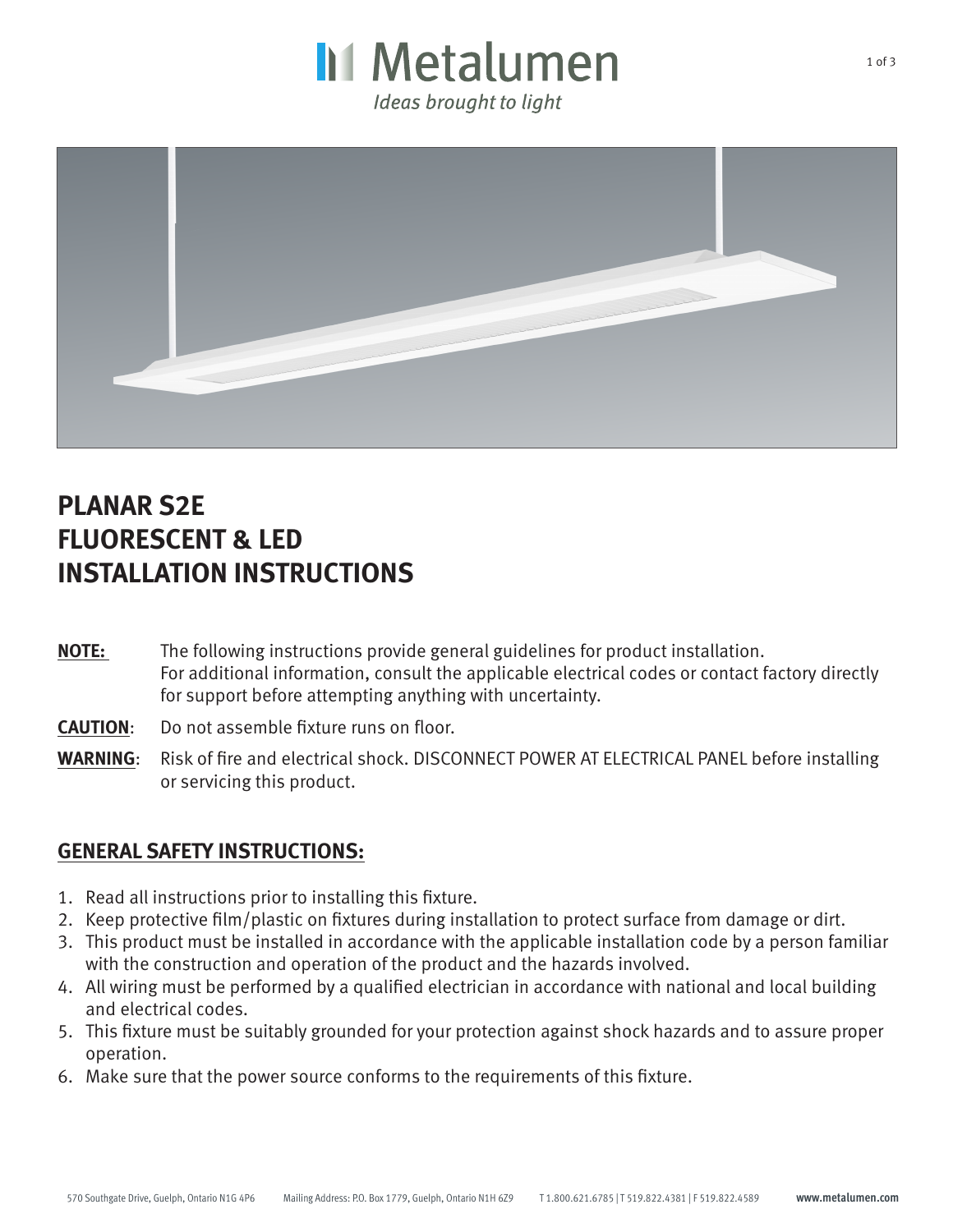

# **PLANAR S2E PENDANT STEP-BY-STEP INSTRUCTIONS**





### **FIXTURES IN A CONTINUOUS RUN**

*<b>B* STEP 1 Install hangers into body section as required.

*C* STEP 2 Suspend started section

*<b>B* STEP 3 Suspend end of next section and slide joiner bracker into notches of previous section.

NOTE: The electrical contacts will be made automatically

**<sup>6</sup>** STEP 4 While holding sections together, tighten locking screws until sections are sunggly joined.